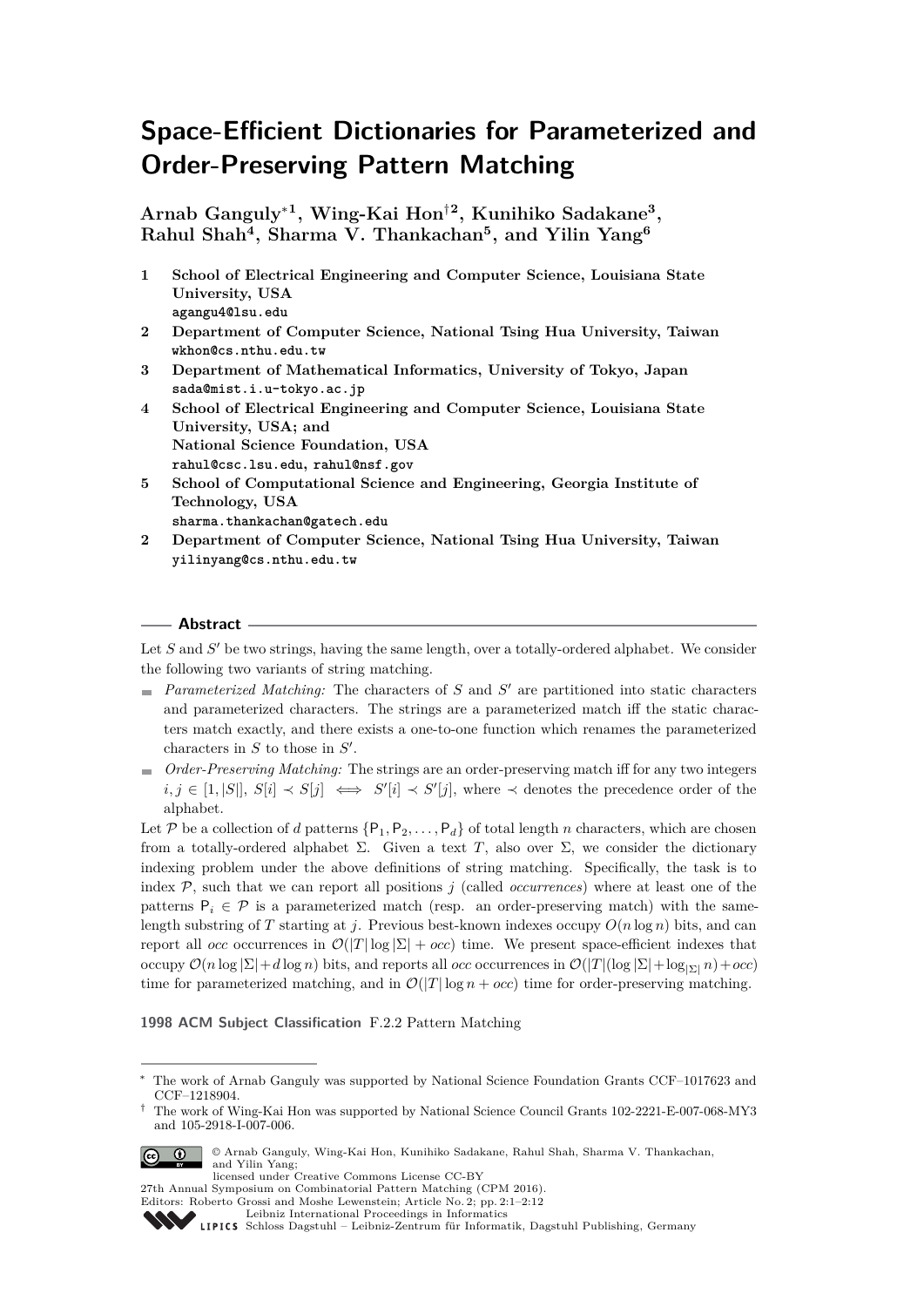#### **2:2 Compact Parameterized and Order-Preserving Dictionaries**

**Keywords and phrases** Parameterized Matching, Order-preserving Matching, Dictionary Indexing, Aho-Corasick Automaton, Sparsification

**Digital Object Identifier** [10.4230/LIPIcs.CPM.2016.2](http://dx.doi.org/10.4230/LIPIcs.CPM.2016.2)

## **1 Introduction**

Designing succinct data-structures for the classical pattern matching problem of finding all occurrences of a pattern  $P$  in a fixed text  $\mathsf T$  can be traced back to the seminal work of Grossi and Vitter [\[14\]](#page-10-0), Ferragina and Manzini [\[8\]](#page-10-1), and Sadakane [\[26\]](#page-11-1). This established an active research area of designing succinct data structures. (See [\[25\]](#page-11-2) for a comprehensive survey.) The focus was now on either improving these initial breakthroughs [\[5,](#page-9-0) [9,](#page-10-2) [10,](#page-10-3) [11,](#page-10-4) [13,](#page-10-5) [22,](#page-11-3) [23,](#page-11-4) [27\]](#page-11-5), or on designing succinct data structures for other variants [\[4,](#page-9-1) [6,](#page-9-2) [12,](#page-10-6) [17,](#page-10-7) [24,](#page-11-6) [30\]](#page-11-7). Dictionary matching, a typical example of these variants, is a classical problem in string matching and is defined as follows. Let  $P$  be a collection of *d* patterns  $\{P_1, P_2, \ldots, P_d\}$  of total length *n* characters which are chosen from a totally-ordered alphabet  $\Sigma$  of size  $\sigma$ . Given a text *T*, also over  $\Sigma$ , the task is to report all positions *j* (called *occurrences*) such that at least one of the patterns  $P_i \in \mathcal{P}$  exactly matches an equal-length substring of *T* that starts at *j*. The classical solution for this problem is the Aho-Corasick (AC) automaton [\[1\]](#page-9-3) which occupies  $\Theta(m \log m)$  bits of space, where  $m \leq n+1$  is the number of states in the automaton, and finds all *occ* occurrences in time  $\mathcal{O}(|T| \log \sigma + occ)$ . The query complexity can be improved to optimal  $\mathcal{O}(|T| + occ)$  using perfect-hashing techniques. To the best of our knowledge, the first two succinct indexes for the problem are by Hon et al. [\[16\]](#page-10-8) and Tam et al. [\[29\]](#page-11-8). Later, Belazzougui [\[4\]](#page-9-1) presented an  $m \log \sigma + \mathcal{O}(m) + \mathcal{O}(d \log(n/d))$  bit index with optimal  $\mathcal{O}(|T| + occ)$  query time.

The first problem that we consider is popularly known as the *Parameterized Pattern Matching* problem. The problem has significant attention [\[2,](#page-9-4) [15,](#page-10-9) [18,](#page-10-10) [19,](#page-10-11) [21\]](#page-10-12) since its inception by Baker in 1993 [\[3\]](#page-9-5). The alphabet  $\Sigma$  is partitioned into two disjoint sets:  $\Sigma_s$  containing static-characters (s-characters) and  $\Sigma_p$  containing parameterized characters (p-characters). Two strings *S* and *S*<sup> $\prime$ </sup>, both over  $\Sigma$ , are a parameterized match (p-match) iff  $|S| = |S'|$  and there is a one-to-one function *f* such that  $S[i] = f(S'[i])$ . For any s-character  $c \in \Sigma_s$ , we have  $f(c) = c$ . Thus, for  $\Sigma_s = \{A, B, C\}$  and  $\Sigma_p = \{w, x, y, z\}$ , the strings  $AxBxCy$  and *AzBzCx* are a p-match, but *AxBxCy* and *AzBwCx* are not. We consider the *Parameterized Dictionary Matching* problem which was introduced by Idury and Schäffer [\[18\]](#page-10-10). This is similar to the standard dictionary problem, just that  $\Sigma$  is partitioned into  $\Sigma_s$  and  $\Sigma_p$ , and we consider the p-matches of a pattern with the text. Idury and Schäffer presented an AC-automaton like solution which occupies  $\mathcal{O}(m \log m) = \mathcal{O}(n \log n)$  bits and reports all *occ* occurrences in  $\mathcal{O}(|T| \log \sigma + occ)$  time. The following theorem summarizes our contribution.

<span id="page-1-0"></span>**Find 1.** *By maintaining an index of*  $\mathcal{P}$  *in*  $\mathcal{O}(n \log \sigma + d \log n)$  *bits, all occ occurrences where a pattern in*  $P$  *and*  $T$  *are a p-match can be reported in*  $\mathcal{O}(|T|(\log \sigma + \log_{\sigma} n) + occ)$ *time.*

The second problem we consider is a variant of the recently introduced *Order-Preserving* Pattern Matching problem [\[7,](#page-9-6) [20\]](#page-10-13). Two strings *S* and *S'* are an order-preserving match  $\Delta$  (o-match) iff  $|S| = |S'|$  and for any two integers  $i, j \in [1, |S|]$ , we have  $S[i] \prec S[j] \iff$  $S'[i] \prec S'[j]$ . Thus, for the alphabet  $\{A, B, C, D\}$  with the total-order  $A \prec B \prec C \prec D$ , the string *ABC* is an o-match with *BCD*, but not with *CDB*. Likewise, *AAB* matches *CCD*, but does not match *ABC*. We consider the *Order-Preserving Dictionary Matching* problem introduced by Kim et al. [\[20\]](#page-10-13). As with the p-dictionary matching problem, the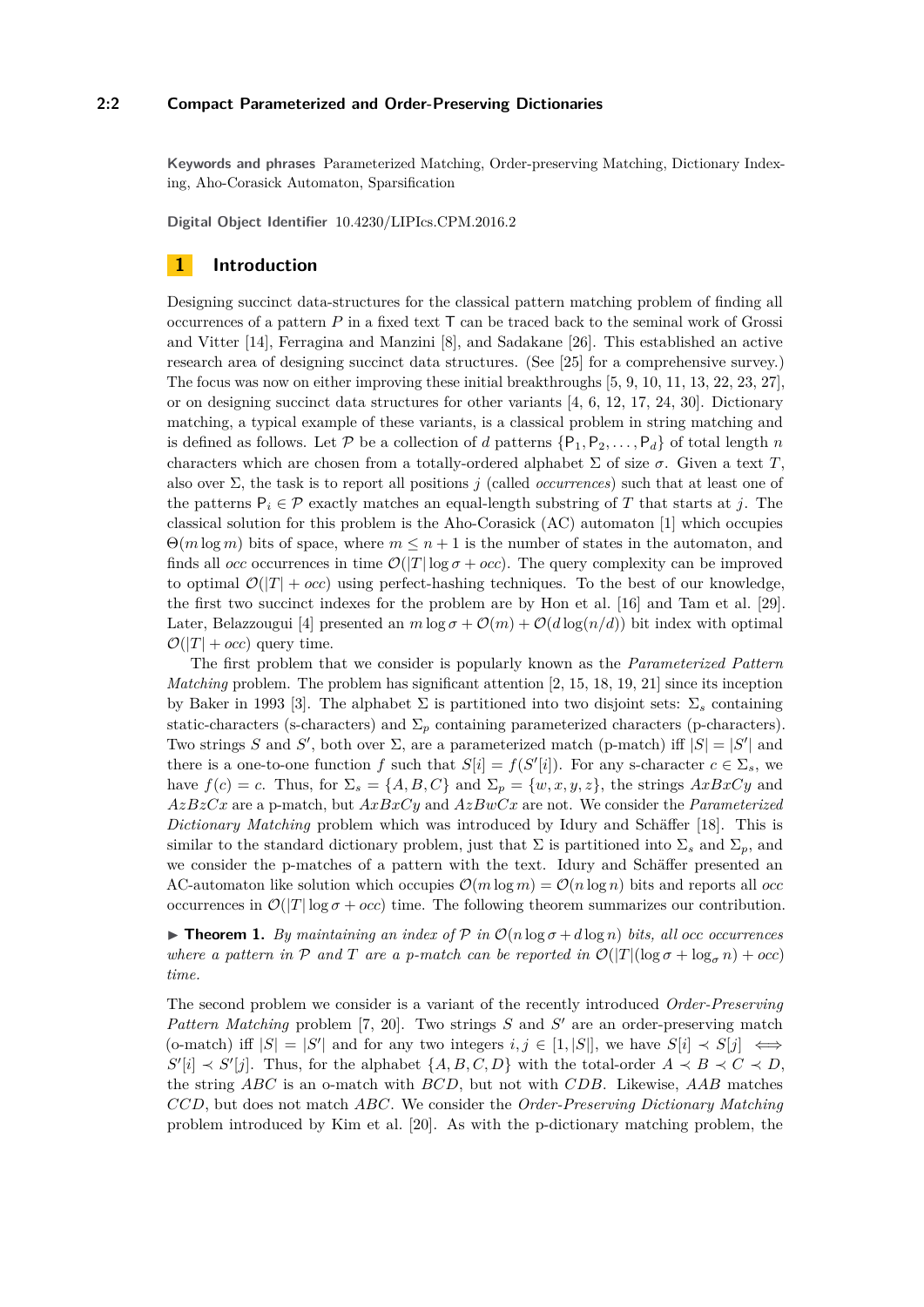match in this case is defined according to order-preserving matching. Kim et al. presented an AC-automaton like approach which occupies  $\mathcal{O}(n \log n)$  bits and reports all occurrences in  $\mathcal{O}(|T| \log \sigma + occ)$  time. The following theorem summarizes our contribution.

<span id="page-2-1"></span>**Find 1.** *By maintaining an index of P in*  $\mathcal{O}(n \log \sigma + d \log n)$  bits, all occ occurrences *where a pattern in*  $P$  *and*  $T$  *are an o-match can be reported in*  $\mathcal{O}(|T| \log n + occ)$  *time.* 

# **1.1 Map**

Our techniques are largely based on the sparsification technique of Hon et al. [\[16\]](#page-10-8) for the classical dictionary matching problem. For a parameter  $\Delta$ , this technique condenses every  $\Delta$ characters of each pattern separately and then creates an AC-automaton for the condensed patterns. Likewise, the text is also condensed starting at a position *i*. Now the condensed text is matched in the AC-automaton, and all occurrences are reported. The occurrences reported in this run lie in the set  $\{i, i + \Delta, i + 2\Delta, ...\}$ . All occurrences are reported by repeating the process for  $i = 1, 2, 3, \ldots, \Delta$ . By properly choosing  $\Delta$ , different trade-offs for index sizes and query time can be obtained. Broadly speaking, we use this technique to sparsify the AC-automaton based approaches of Idury and Schäffer [\[18\]](#page-10-10) for p-dictionary matching and of Kim et al. [\[20\]](#page-10-13) for o-dictionary matching. However, the sparsification technique does not immediately extend to the case of parameterized matching and order-preserving matching. For example, it is not clear whether a condensed alphabet has to be treated as a p-character or an s-character. Also, how do we define the one-to-one mapping? Similarly, how do we impose the total-order on the condensed alphabet in the case of order-preserving matching? A more serious issue is how to handle truncating of characters at the beginning of a currently matched text, which is essential for the AC-automaton based approaches of Idury and Schäffer and of Kim et al.

In Section [2,](#page-2-0) we first address the p-dictionary problem, and prove Theorem [1.](#page-1-0) In Section [3,](#page-8-0) using similar techniques, we arrive at Theorem [2.](#page-2-1)

# <span id="page-2-0"></span>**2 Parameterized Dictionary Matching**

We assume that the p-characters in  $P_i \in \mathcal{P}$  are from the set  $\{0, 1, \ldots, |\Sigma_p| - 1\}$ . Also, the s-characters are disjoint from the set of integers. (The latter assumption can be easily removed by mapping the s-characters onto the set  $\{|\Sigma_p|, |\Sigma_p|+1, \ldots, \sigma-1\}$  such that the *k*th smallest s-character has value  $|\Sigma_p| + k - 1$ .) The patterns can be initially processed in  $\mathcal{O}(n \log \sigma)$  time to ensure that these conditions hold.

## **2.1 Encoding Scheme**

[\[3\]](#page-9-5) introduced the following encoding scheme to enable matching of parameterized strings. Given a string *S*, obtain a string  $\text{prev}(S)$  by replacing the first occurrence of every p-character in *S* by 0 and any other occurrence by the difference in position from its previous occurrence. Thus,  $\text{prev}(A1B2A1C0) = A0B0A4C0$ . Baker [\[3\]](#page-9-5) showed that two strings *S* and *S'* are a p-match iff  $\mathsf{prev}(S) = \mathsf{prev}(S')$ . Although this scheme makes p-matching of strings easier to handle, for our purposes, it suffers from a drawback. Specifically, prev(*S*) is a string over an alphabet of size  $\Theta(n)$  in the worst case, whereas the original alphabet size  $\sigma$  may be much smaller in comparison.

In order to alleviate this, we introduce the following encoding scheme, which is still simple and does not suffer from this drawback. Given a string *S* over  $\Sigma$ , let  $c_0, c_1, \ldots, c_k$  be the order in which every  $c_i \in \Sigma_p$  appears in *S*. We obtain a string **pEncode**(*S*) by replacing every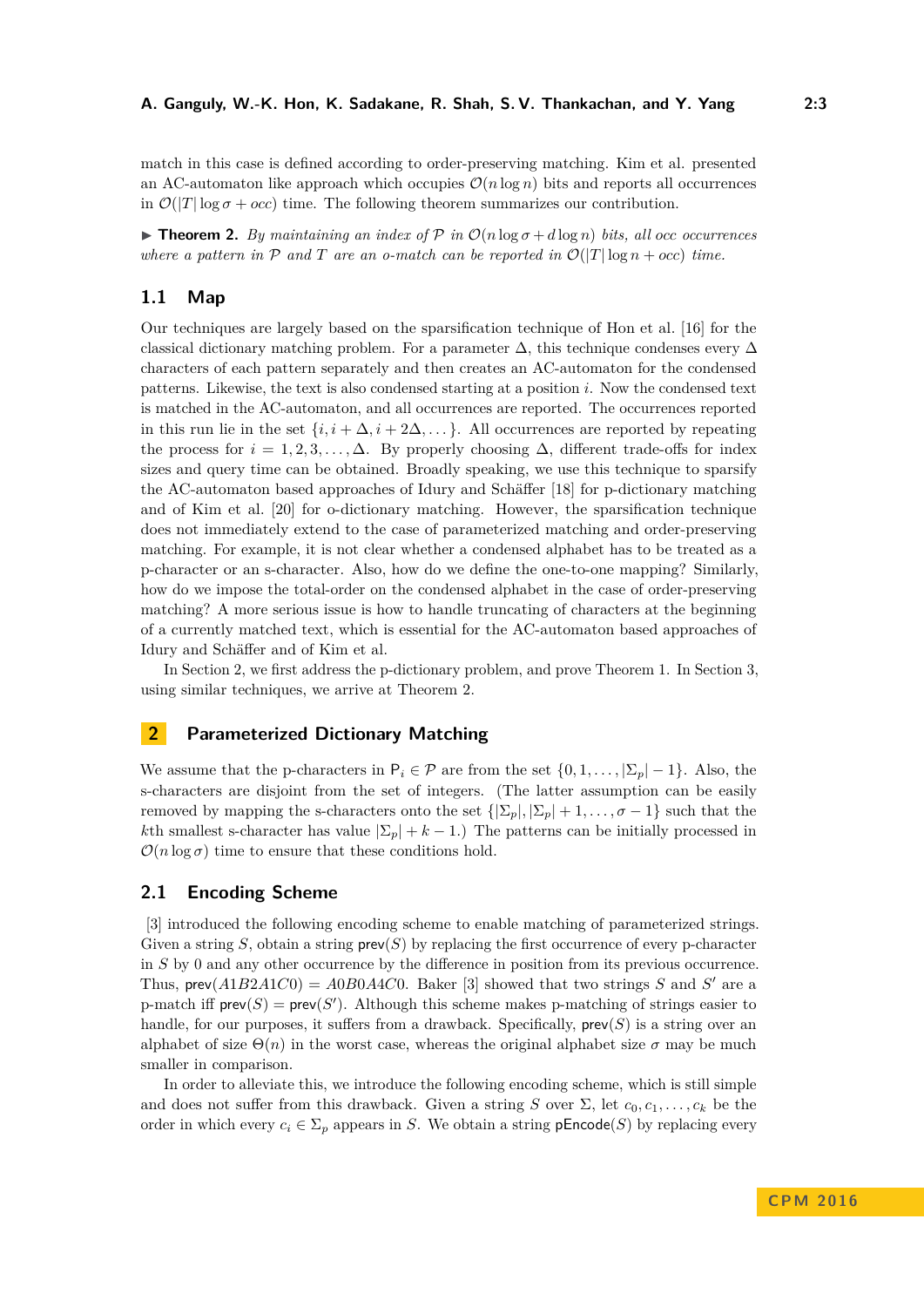## **2:4 Compact Parameterized and Order-Preserving Dictionaries**

occurrence of  $c_i$  by *i* in *S*. Thus, pEncode( $A1B2A1C0$ ) =  $A0B1A0C2$ . By maintaining an integer-array of length  $|\Sigma_p|$ , we can compute  $p\text{Encode}(S)$  in  $\mathcal{O}(|S|)$  time<sup>[1](#page-3-0)</sup>. The following observations are immediate.

<span id="page-3-3"></span>**Dbservation 3.** *Two strings S and S' are a p-match iff*  $pEncode(S) = pEncode(S')$ *. A string S* matches another string *S'* at a position *i* iff  $pEncode(S) = pEncode(S'[i, i + |S| - 1])$ .

<span id="page-3-4"></span> $\triangleright$  **Observation 4.** For a string S, assume that the parameterized characters in pEncode(S) be*long to the set*  $\{0, 1, 2, ..., |\Sigma_p| - 1\}$ *. Then,* pEncode( $S[i, |S|]$ ) = pEncode(pEncode( $S[i, |S|]$ ).

## **2.2 Overview**

We design our index by classifying the patterns into *long* and *short* based on a parameter  $\Delta = \log_{\sigma} n$ . The patterns are encoded and maintained explicitly occupying  $n \log \sigma$  bits in total. For short patterns (having length less than  $\Delta$ ), we create a trie and use a rather brute-force approach to find all occurrences. On the other hand, reporting the occurrences of long patterns (having length at least  $\Delta$ ) requires sophisticated (and more involved) indexing and querying techniques. Moving forward, when we refer to an occurrence, we imply both the position in the text where a pattern occurs and also the pattern itself. Also, we report all patterns that occur at a particular position. (The query process can be easily adapted to the case when only the position is to be reported.) Then, the set of occurrences of long patterns and short patterns are mutually disjoint and are handled separately. Specifically, we prove the following lemmas of which Theorem [1](#page-1-0) is an immediate consequence.

<span id="page-3-1"></span> $\triangleright$  **Lemma 5.** Let P be a dictionary consisting of *d* patterns, each having length at least  $\lceil \log_{\sigma} n \rceil$ . By indexing  $\mathcal{P}$  in a data-structure occupying  $\mathcal{O}(n \log \sigma + d \log n)$  bits, we can report *all occ occurrences of the patterns in*  $\mathcal{O}(|T|(\log \sigma + \log_{\sigma} n) + occ)$  *time.* 

<span id="page-3-2"></span> $\triangleright$  **Lemma 6.** Let P be a dictionary consisting of *d* patterns, each having length less than  $\log_{\sigma} n$ . By indexing P in a data-structure occupying  $n \log \sigma + O(d \log n)$  bits, we can report *all occ occurrences of the patterns in*  $\mathcal{O}(|T|(\log \sigma + \log_{\sigma} n) + occ)$  *time.* 

We assume that no two patterns  $P_i$  and  $P_j$  exist such that  $pEncode(P_i) = pEncode(P_j)$ . For such patterns, we can keep only one pattern in the dictionary, and it is trivial to handle reporting of all patterns for an occurrence in the claimed space-time bounds. We also assume that the p-characters in *T* are from  $\{0,1,\ldots,|\Sigma_p|-1\}$  and the s-characters are either disjoint from the set of integers or belong to the set  $\{|\Sigma_p|, |\Sigma_p|+1, \ldots, \sigma-1\}$ . An initial pre-processing of the text in  $\mathcal{O}(|T| \log \sigma)$  time ensures that these conditions hold. The  $\mathcal{O}(|T|\log \sigma)$  factor in the query complexity of Lemmas [5](#page-3-1) and [6](#page-3-2) and Theorem [1](#page-1-0) is due to this pre-processing.

# **2.3 Long Patterns (Proof of Lemma [5\)](#page-3-1)**

We consider the patterns which are of length at least  $\Delta$ , where  $\Delta = \lceil \log_{\sigma} n \rceil$ . For a string *S* and  $\Delta$ , we use tail(*S*) to denote the largest suffix of *S* whose length is a multiple of ∆ and head(*S*) is the remaining (possibly empty) prefix of *S*. We begin by obtaining

<span id="page-3-0"></span><sup>1</sup> Initialize a counter  $C = 0$  and an integer array *A* such that  $A[c] = -1$  for every  $c \in \Sigma_p$ . Traverse the string *S* from left to right. If  $S[i] \in \Sigma_p$  (i.e.,  $S[i] < |\Sigma_p|$ ) check  $A[S[i]]$ ; otherwise, pEncode(*S*)[*i*] =  $S[i]$ . If  $A[S[i]] = -1$  then assign  $pEncode(S)[i] = A[S[i]] = C$ , increment *C* by one and proceed. Otherwise, assign  $\mathsf{pEncode}(S)[i] = A[S[i]]$  and proceed. Note that s-characters remain unchanged.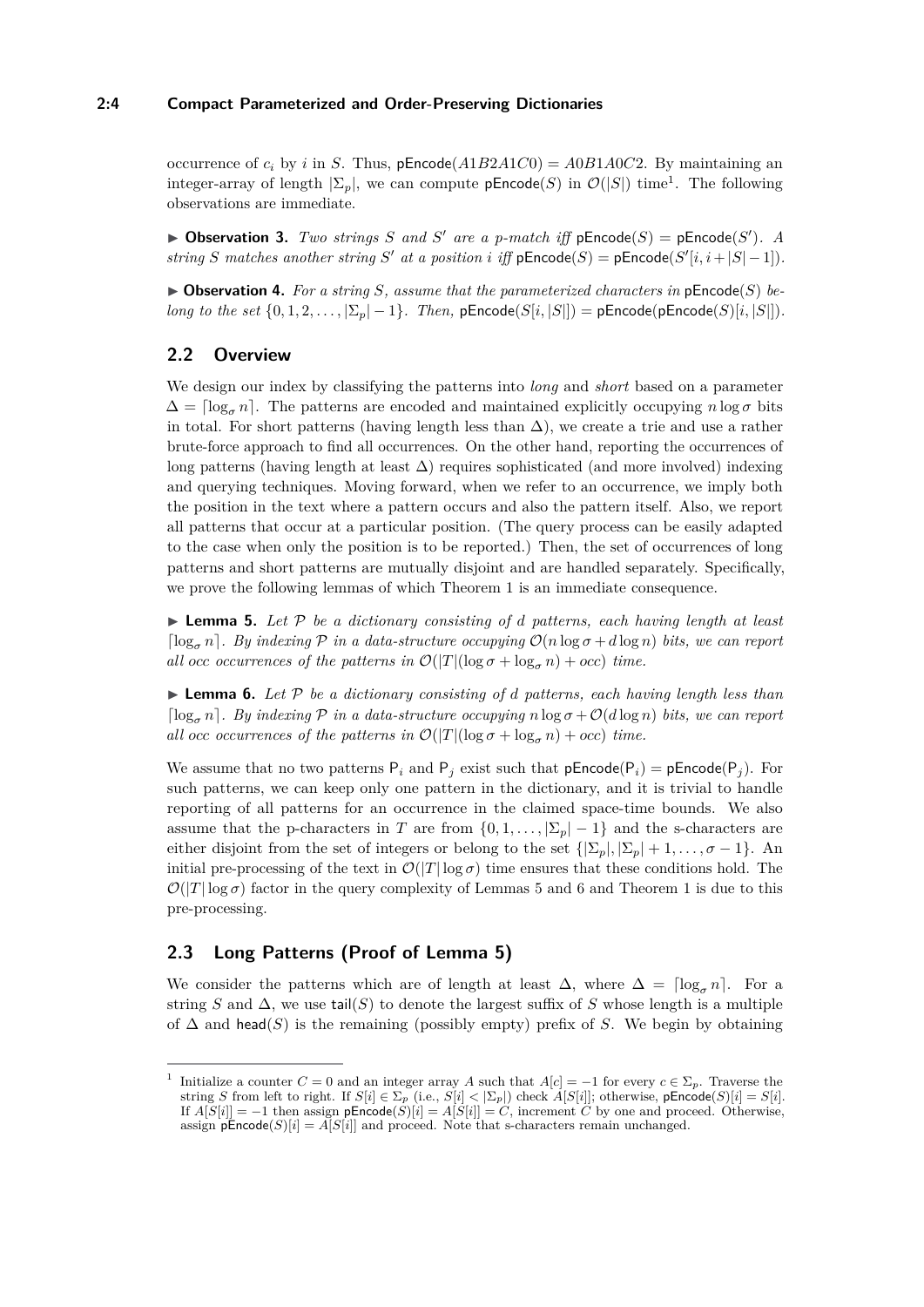**pEncode(tail(P<sub>i</sub>))** for every  $P_i \in \mathcal{P}$ , and maintain the encoded tails explicitly. Now, we encode head( $P_i$ ) from right to left using the same encoding that was used for its tail. More specifically, form the string  $P'_i$  by concatenating  $tail(P_i)$  with the reverse of  $head(P_i)$ . Then, the desired encoding of the *j*th character in the reversed head is given by  $pEncode(P'_i)[tail(i)(P_i)] + j]$ . The following observation is due to the definition of p-match and Observation [3.](#page-3-3)

▶ Observation 7. Let *S* and *S*<sup>'</sup> be two strings having equal length. Then *S* and *S*<sup>'</sup> are a *p-match iff both the conditions are satisfied: (i) the p-encoded tails of both S and S* <sup>0</sup> *are equal, and (ii) the p-encoded heads (as described above) of both S* and *S'* are equal.

The space needed for maintaining the encoded heads and tails of all patterns combined is  $n \log \sigma$  bits.

## **2.3.1 Creating the Index**

We create a tree  $\mathcal{T}_{out}$  with *d* nodes where node  $v_i$  corresponds to the pattern  $P_i$ . A node  $v_j$  is the parent of a node  $v_i$  iff  $P_j$  is the longest pattern such that it is a p-match with a proper-suffix of  $P_i$ . In other words,  $v_j$  is the parent of a node  $v_i$  iff  $P_j$  is the longest pattern  $\text{such that } |\mathsf{P}_j| < |\mathsf{P}_i| \text{ and } \textsf{pEncode}(\mathsf{P}_j) = \textsf{pEncode}(\mathsf{P}_i[|\mathsf{P}_i|-|\mathsf{P}_j|+1,|\mathsf{P}_i|]). \text{ This output tree}$ will be useful for reporting occurrences of a pattern and is analogous to the report links in the AC-automaton [\[1\]](#page-9-3). Specifically, let  $k$  be a position in the text  $T$  such that  $P_i$  is the longest pattern which has an occurrence ending at *k*. Then all patterns whose occurrence ends at  $k$  can be found out by following the parent pointers starting at node  $v_i$ . Clearly, the start position of all such occurrences can be easily found. Space occupied by the tree is  $\mathcal{O}(d \log n)$  bits.

Let  $\Sigma'$  be an alphabet such that each character in  $\Sigma'$  corresponds to a  $\Delta$ -length string over the alphabet  $\Sigma$ . Thus,  $\Sigma'$  contains at most  $\sigma^{\Delta}$  characters, and each character can be represented in  $\Delta \log \sigma$  bits. Starting from left, we group every  $\Delta$  characters of pEncode(tail(P<sub>i</sub>)), and replace it by the corresponding character from  $\Sigma'$ . In order to efficiently map this  $\Delta$ -length string over  $\Sigma$  to its corresponding character in  $\Sigma'$ , we maintain a perfect hash-table  $\mathcal{H}$ . Note that the number of  $\Delta$ -length strings to be stored is at most  $\lceil n/\Delta \rceil$ . The space occupied by H is  $\mathcal{O}(n/\Delta \times \Delta \log \sigma) = \mathcal{O}(n \log \sigma)$  bits. Create a trie  $\mathcal{T}_{tail}$  for all the condensed encoded pattern tails of  $\mathcal{P}$ . Specifically, if the pattern length is not a multiple of  $\Delta$ , then we ignore its head while creating the trie. Note that  $\mathcal{T}_{tail}$  has at most  $\lceil n/\Delta \rceil$  nodes. Each edge in  $\mathcal{T}_{tail}$  corresponds to a  $\Delta$ -length substring of some p**Encode**( $P_i$ ). We maintain a pointer to the start location of this substring in  $pEncode(P_i)$ . (Given an edge, this allows us to find any *j*th character of the corresponding  $\Delta$ -length substring of pEncode( $P_i$ ) in  $\mathcal{O}(1)$  time. The purpose of this will become clear when we discuss how to query the trie.) The space needed to store this information is  $\mathcal{O}((n/\Delta) \log n) = \mathcal{O}(n \log \sigma)$  bits.

For any node *u* in  $\mathcal{T}_{tail}$ , we use  $path(u)$  to denote the string obtained by concatenating the edge labels (which are characters from  $\Sigma'$ ) one the path from root to the node  $u$ , and  $\mathsf{path}_e(u)$  to denote the expanded string for  $\mathsf{path}(u)$  i.e., the string obtained by mapping each character of path(*u*) to its corresponding  $\Delta$ -length string over  $\Sigma$ . For each node *u*, we maintain the following information.

a *goto link* as in the case of the AC-automaton for navigating the trie: given a node *u* and a character  $c \in \Sigma'$ , we can find its child *v* where the edge  $(u, v)$  is (conceptually) labeled by  $c$ , or report that no such child exists. (This is facilitated by the hash-table  $H$ . whereby we read  $\Delta$  characters from *T*, encode it, and use it to find the corresponding character from  $\Sigma'.$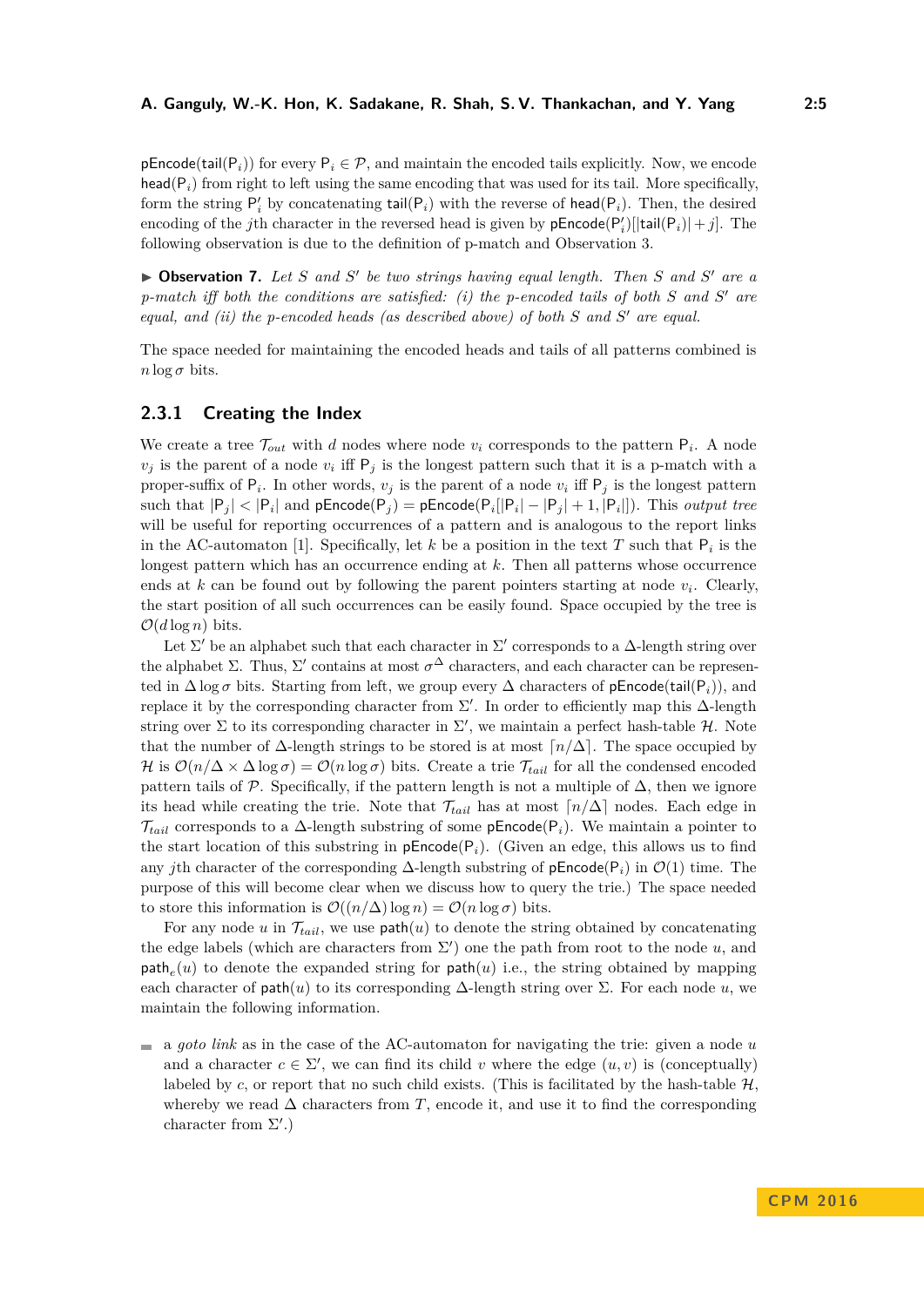#### **2:6 Compact Parameterized and Order-Preserving Dictionaries**

- $\blacksquare$  a *failure link* as in the case of the AC-automaton: Let *S* be the largest proper suffix of  $path(u)$  for which there exists a node *v*, such that  $path_e(v)$  is same as the string obtained by expanding *S*, re-encoding it according to Observation [4,](#page-3-4) and then compressing it back. Then, the failure link of *u* points to *v*.
- an *output link* from *u* to the node  $v_i$  in  $\mathcal{T}_{out}$  such that  $P_i$  is the longest pattern satisfying  $\mathcal{L}_{\mathcal{A}}$  $p\textsf{Encode}(P_i) = p\textsf{Encode}(\textsf{path}_e(u)[|\textsf{path}_e(u)| - |P_i| + 1, |\textsf{path}_e(u)|]),$  where the re-encoding is according to Observation [4.](#page-3-4)
- alphaDepth $(u)$  i.e., the number of distinct integers less than  $|\Sigma_p|$  in path<sub>e</sub> $(u)$ . (Conceptum. ally, this is the number of distinct p-characters.)

The space required to maintain goto links, failure links, output links, and alphabet depth over all nodes is  $\mathcal{O}(\lceil n/\Delta \rceil (\Delta \log \sigma + \log n + \log \sigma)) = \mathcal{O}(n \log \sigma)$  bits.

Lastly, we maintain a succinct representation of T*tail* using the techniques of Sadakane and Navarro [\[28\]](#page-11-9). Using this, in  $\mathcal{O}(1)$  time, we can find (i) node-depth of a node, and (ii) levelAncestor $(u, D)$  = the node (if any) on the path from root to *u* that has node-depth *D*. (The root has depth zero.) The space needed is  $2\lceil n/\Delta \rceil + o(n/\Delta) = \mathcal{O}(n/\Delta)$  bits.

In summary,  $\mathcal{T}_{tail}$  occupies  $\mathcal{O}(n \log \sigma + n/\Delta + d \log n) = \mathcal{O}(n \log \sigma + d \log n)$  bits.

Now, we focus on the head of each pattern. Consider a pattern P*<sup>i</sup>* . First, we reverse head( $P_i$ ), then encode it (as described in the beginning of this section). Create two copies of the resultant head, each of which is obtained by appending two special s-characters \$*<sup>i</sup>* and  $\#_i$ , neither of which belongs to  $\Sigma$ . Locate the (distinct) node *u* such that  $\textsf{path}_e(u)$  is same as  $p\text{Encode}(\text{tail}(P_i))$ . Note that *u* is defined and we call it the *locus* of  $P_i$ . Consider all patterns which have the same locus *u*. Create a compacted trie for the modified heads of all those patterns, and let *u* be the root of that trie. We call this the *head-trie* of *u* and is denoted by  $\mathcal{T}_{head}(u)$ . The parent of each leaf in  $\mathcal{T}_{head}(u)$  corresponds to a pattern, say  $P_j$ , in the dictionary. We mark all such nodes in  $\mathcal{T}_{head}(u)$  and label them with the corresponding pattern index *j*. Furthermore, for each node in  $\mathcal{T}_{head}(u)$ , we maintain a pointer to its nearest marked ancestor. The space occupied by each node for marking and labeling is  $\mathcal{O}(\log n)$  bits. Each edge in  $\mathcal{T}_{head}(u)$  is labeled by a substring (of length less than  $\Delta$ ) of the encoded head of some pattern  $P_j$ . We maintain a pointer to the start point of the corresponding substring of  $p\text{Encode}(P_i)$ , and also its length. This occupies  $\mathcal{O}(\log n)$  bits for each edge. We also equip  $\mathcal{T}_{head}(u)$  to allow constant time navigation operation from a node to the edge where the next character of an encoded head matches. This can be facilitated using perfect hashing based on the (unique) first character of the edge to its children, and occupies  $\mathcal{O}(\log \sigma)$  bits for each transition (edge). Since there are *d* patterns, the number of nodes and edges in all such tries combined is  $\mathcal{O}(d)$ . Thus, the total space occupied for maintaining all head-tries is  $\mathcal{O}(d \log n + d \log \sigma) = \mathcal{O}(d \log n)$  bits.

In summary, the total space occupied by the resultant trie (denoted as  $\mathcal{T}_{long}$ ), all encoded patterns, and the hash-table  $\mathcal H$  is  $\mathcal O(n \log \sigma + d \log n)$  bits.

## <span id="page-5-0"></span>**2.3.2 Finding Occurrences**

Starting from position  $j = 1$ , we obtain pEncode( $T[j, \Delta]$ ) and use its corresponding character from  $\Sigma'$  to traverse the trie  $\mathcal{T}_{long}$  from the root. We repeat this process for the next  $\Delta$ characters from *T*, and so on. More specifically, suppose we have reached a node *u* in T*head* such that  $\mathsf{path}_e(u) = \mathsf{pEncode}(T[j,j+|\mathsf{path}_e(u)|-1])$ . At this point, we have the following cases to consider.

There is an output link associated with *u*, implying the existence of a pattern which is a m. p-match with a suffix of *T* ending at  $j + |\text{path}_e(u)| - 1$ . All such patterns and starting locations can be found out in  $\mathcal{O}(1)$  time per output by using the output link and  $\mathcal{T}_{out}$ .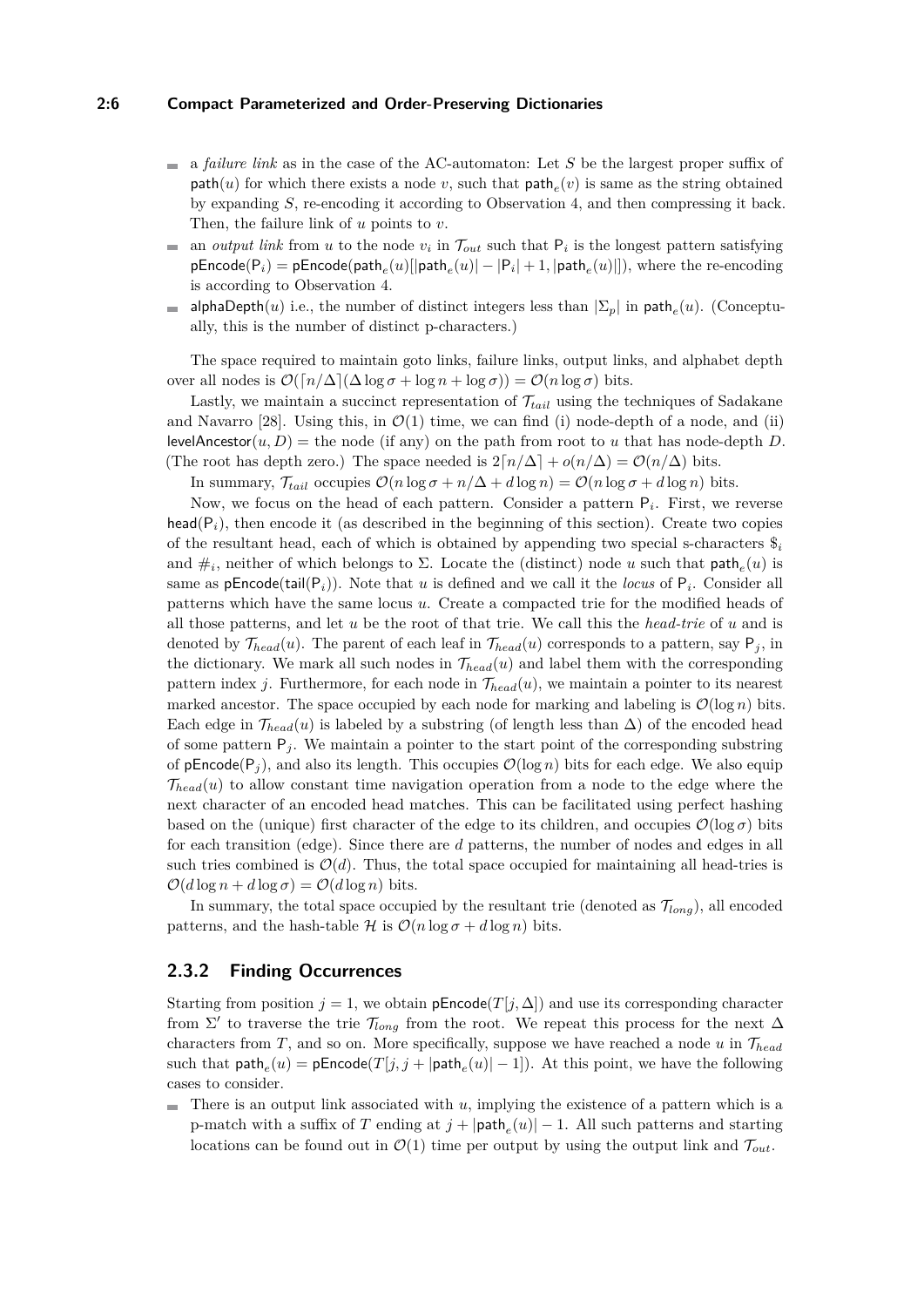- $\mathcal{T}_{head}(u)$  is non-empty implying that there is a pattern  $P_i$  such that the encoded tail of  $P_i$  is same as  $path_e(u)$ . To report all possible occurrences of such patterns ending at  $(j + |\text{path}_e(v)| - 1)$ , we use the encoded characters corresponding to  $T[j - 1], T[j 2$ , ...,  $T[j-\Delta+1]$  to traverse  $\mathcal{T}_{head}(u)$  until no more traversal is possible. Suppose the last encountered node in this trie is  $v$ . We report all patterns with an occurrence ending at *j* by following the marked ancestor linkage from *v*.
- There is a child *v* of *u* such that the edge label of  $(u, v)$  is same as the character from  $\Sigma'$ corresponding to the last  $\Delta$  characters of  $\mathsf{pEncode}(T[j,j+|\mathsf{path}_e(v)|-1])$ . In this case, we traverse to *v*, and continue the process. Otherwise, follow the failure link of *u*.

Note that following the output link results in occurrence of at least one pattern. Each occurrence (i.e., the index and the corresponding pattern) can be reported in  $\mathcal{O}(1)$  time. Moving forward we show how to deal with the head-trie, failure links, and goto links.

For our purposes, we maintain an array *A* of length  $|\Sigma_p|$  such that for any  $c \in \Sigma_p$ ,  $A[c]$ equals the last position at which *c* appeared in *T* that has been read so far. (Initially each entry in the array *A* is empty.) We also maintain an array *B* of length  $|\Sigma_p|$  such that for any  $c \in \Sigma_p$ , *B*[*c*] gives us the desired encoding.

First, we show how to appropriately encode the incoming characters  $T[j-1], T[j-1]$  $2$ , ...,  $T[j - \Delta + 1]$  when we traverse  $\mathcal{T}_{head}(u)$ . Initialize the array *B* to be empty. Note that it suffices to find the encoding for the first occurrence of every p-character starting from  $j-1$  as the encoding for all future occurrences remains the same and can be obtained using *B*. Let *c* be a p-character. If *B*[*c*] is not empty then use it to obtain the desired encoding. Otherwise, find the last occurrence of *c* using *A*[*c*]. We use the state of the array *A* at node *u*, and do not modify it while traversing the head-trie. We have the following two cases.

- *c* **appears in**  $T[j, j + |path_e(u)| 1]$ : Assume that the last occurrence is the *λ*th character starting from *j* and  $(u', v')$  be the edge on which this occurrence lies i.e.,  $|\text{path}(u')|$  <  $\lambda/\Delta \leq$  |path $(v')$ |. We locate  $v' =$  levelAncestor $(u, D)$  and  $u' =$  levelAncestor $(u, D - 1)$ , where  $D = |\text{path}(v')| = \lceil \lambda / \Delta \rceil$  is the node-depth of *v'*. The encoding corresponding to *c* is exactly the  $(\lambda - \Delta \cdot |path(u')|)$ <sup>th</sup> character of the label on this edge, and can be found using the pointer from the edge to the start of the corresponding substring of some encoded pattern tail. Set  $B[c]$  to the encoded value. The time needed is  $\mathcal{O}(1)$  per character.
- *c* does not appear in  $T[j, j + |\text{path}_e(u)| 1]$ : We maintain a counter *C* initialized to alphaDepth $(u)$ . Whenever we encounter such a c, the encoding is given by the value of *C*. Set *B*[*c*] to the value of the counter. Following this, we increment *C* by one. The time needed is  $\mathcal{O}(1)$  per character.

Thus, the time required to traverse each head-trie is  $\mathcal{O}(\Delta)$  and each occurrence in the head-trie is reported in  $\mathcal{O}(1)$  time by following the marked ancestor linkage.

Now, we concentrate on the failure link from *u* to *v* and show how to re-encode the text when we truncate characters from position  $j$ . Assume that  $k$  is the number of edges on the path from root to *u* (i.e., *k* is the node-depth of *u*) and that the failure link truncates  $k' \Delta$ characters starting from *j*. Clearly,  $1 \leq k' \leq k$ . Therefore, we are now trying to find a match for the positions starting from  $j' = j + k'\Delta$  and we need to re-encode the text *T* starting from *j'*. Since it is ensured that  $pEncode(T[j', j' + (k - k')\Delta - 1])$  is same as  $path_e(v)$ , we are required to find the encoding of every p-character starting from  $j'' = j' + (k - k')\Delta$ .

Initialize the array *B* to be empty. Note that it suffices to find the encoding for the first occurrence of every p-character starting from  $j''$ , as the encoding for all future occurrences remains the same and can be obtained using the array *B*. Let *c* be a p-character. If  $B[c]$  is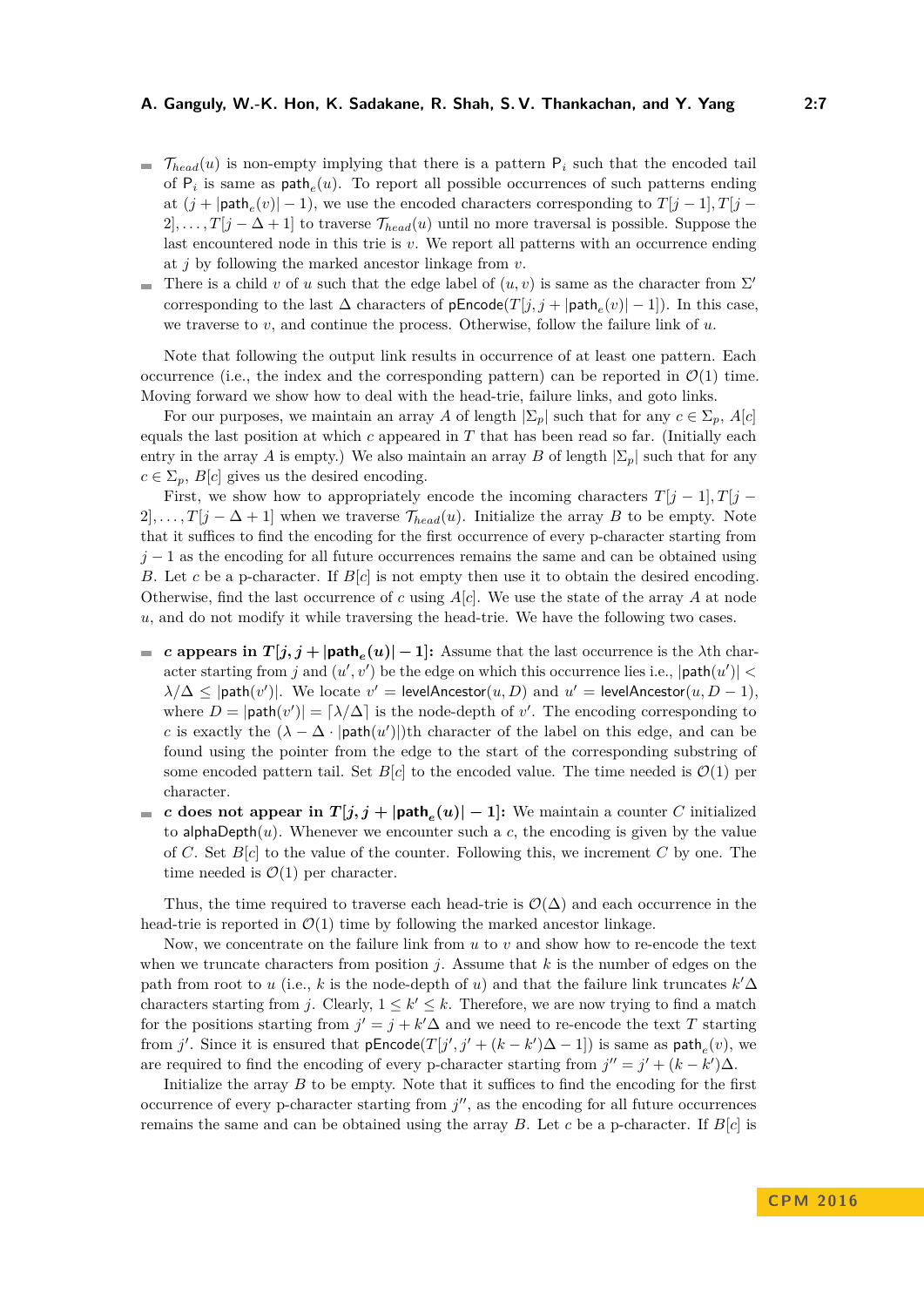#### **2:8 Compact Parameterized and Order-Preserving Dictionaries**

non-empty, then use it to obtain the desired encoding. Otherwise, find the last occurrence of *c* using  $A[c]$ . Note that we need the state of the array A at node *u*, which can be easily obtained by maintaining a copy of it whenever a new edge is traversed. (We delete the old copy when a new edge is traversed as it will not be required any more.) We have the following two cases.

- *c* appears in  $T[j', j'' 1]$ : As described previously using levelAncestor( $\cdot, \cdot$ ) queries, we  $\overline{a}$ locate the position on the edge of the last occurrence. Then using the pointer from the edge we find the desired encoding and set  $B[c]$ . The time needed is  $\mathcal{O}(1)$  per character.
- *c* does not appear in  $T[j', j''-1]$ : We maintain a counter *C* initialized to alphaDepth $(v)$ .  $\mathcal{L}_{\mathcal{A}}$ Whenever we encounter such a *c*, the encoding is given by the value of *C*. Following this, we increment *C* by one. The time needed is  $\mathcal{O}(1)$  per character.

The goto transition is achieved easily as follows. We read the next  $\Delta$  characters from the text, encode them, and use the hash table  $H$  to traverse to the desired node. Since encoding each character can be performed in  $\mathcal{O}(1)$  time (using the arrays A and B as described previously), each goto operation takes  $\mathcal{O}(\Delta)$  time.

Now, we bound the query complexity. Initially, encoding the string  $T$  starting from  $j = 1$ can be performed in  $\mathcal{O}(|T|)$  time. Recall that on following a failure link, we truncate at least ∆ characters starting from *j*. We read ∆ characters on the failed edge (i.e., the one which was read unsuccessfully immediately before following the failure link). Thus, we can charge the characters on the failed edge to the first truncated  $\Delta$  characters. This gives us an amortized complexity of  $\mathcal{O}(1)$  per character. The number of failure link operations is at most  $\lceil |T|/\Delta \rceil$ . Thus, the number of nodes and edges traversed in the tail-trie is  $\mathcal{O}(|T|/\Delta)$ . For each edge, we read  $\Delta$  characters and encoding the p-characters can be performed in  $\mathcal{O}(1)$ time per character. For each node in the tail-trie, we will examine less than  $\Delta$  characters in the head-trie; each of these characters can be appropriately encoded in  $\mathcal{O}(1)$  time. Thus, the time required to traverse  $\mathcal{T}_{long}$  (without reporting occurrences) is  $\mathcal{O}(|T|/\Delta) \cdot \Delta = \mathcal{O}(|T|)$ . Each occurrence in the head-trie or the output tree is reported in  $\mathcal{O}(1)$  time.

At the end of this process, for  $j = 1$ , we have reported occurrences of all patterns which end at a position of the form  $j, j + \Delta, j + 2\Delta, \ldots$ . The time required is  $\mathcal{O}(|T| + occ_j)$ . By repeating the process for  $j = 2, 3, \ldots, \Delta$ , all *occ<sub>l</sub>* occurrences of long patterns are reported in  $\mathcal{O}(|T|\Delta + occ_{\ell}) = \mathcal{O}(|T|\log_{\sigma} n + occ_{\ell})$  time.

Summarizing the discussions in this section, we obtain Lemma [5.](#page-3-1)

## **2.4 Short Patterns (Proof of Lemma [6\)](#page-3-2)**

Processing short patterns (having length less than  $\Delta$ ) is similar to that for head-tries. For all short patterns  $P_i$ , we create a compacted trie  $\mathcal{T}_{short}$  for the strings  $pEncode(P_i) \circ \$_i$  and pEncode( $P_i$ ) ∘  $\#_i$ , where ∘ denotes concatenation. The number of nodes in the trie is  $\mathcal{O}(d)$ . As in case of tail tries, we maintain a pointer from each edge to the start of the corresponding substring labeling the edge, and the length of the substring. We also equip each edge of T*short* to support constant time navigation. Mark all nodes *u* if there is an encoded pattern which is the same as that obtained by concatenating the edge labels from root to *u*. The total space is bounded by  $\mathcal{O}(d \log n)$  bits.

To find occurrences of short patterns, we use a rather brute force approach. Starting from  $j = 1$ , simply encode the next  $\Delta$  characters of *T*, and use it to traverse the trie  $\mathcal{T}_{short}$ until no more traversal is possible. Report *j* if at least one marked node is encountered in this traversal, and in that case, also report the patterns corresponding to these marked nodes. We repeat the process for  $j = 2, 3, \ldots, |T|$ . Since for each *j* at most 2∆ characters are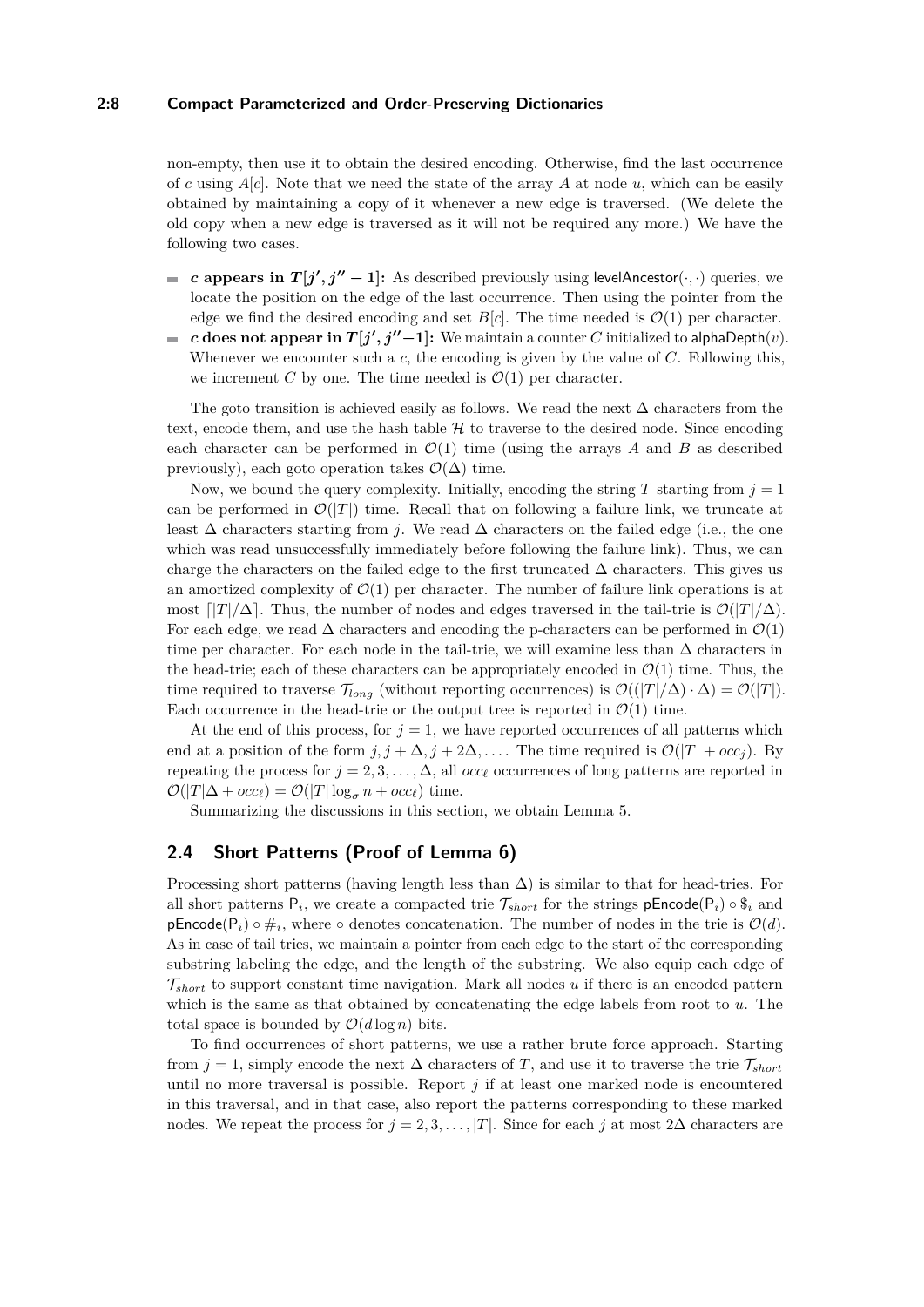checked, the time required to report all *occ<sub>s</sub>* occurrences of short patterns is  $\mathcal{O}(|T|\Delta + occ_s)$  $\mathcal{O}(|T|\log_{\sigma} n + occ_s).$ 

Summarizing the discussions in this section, we obtain Lemma [6.](#page-3-2)

# <span id="page-8-0"></span>**3 Order-Preserving Dictionary Matching**

As in the case of parameterized matching, we assume that the patterns are over an alphabet  $\Sigma = \{1, 2, \ldots, \sigma\}$ , where the total-order on  $\Sigma$  is the natural order of integers. By initially pre-processing the patterns in  $\mathcal{O}(n \log \sigma)$  time this condition is ensured. We use the following encoding scheme to convert a string *S* over  $\Sigma$  to a string **oEncode**(*S*). For every character  $S[i]$ , oEncode $(S)[i]$  is the number of distinct characters in  $S[1,i]$  having value at most  $S[i]$ . For example, consider the string *S* = 5452316, where each character is a single-digit integer. Then,  $oEncode(S) = 1121216$ . The following is due to Kim et al. [\[20\]](#page-10-13).

<span id="page-8-1"></span>**Dbservation 8.** *Two strings S* and *S'* are an o-match *iff*  $oEncode(S) = oEncode(S')$ *. A string S* matches another string *S*<sup>'</sup> at a position *i* iff  $oEncode(S) = oEncode(S'[i, i + |S| - 1])$ .

## **3.1 Creating the Index**

As in case of p-patterns, we categorize o-patterns into long and small w.r.t the same parameter  $\Delta = \lceil \log_{\sigma} n \rceil$ . We also define the head and tail of the pattern similar to that in case of p-patterns. The tails are encoded using  $oEncode(\cdot)$  and are maintained explicitly. The encoding for the head of a pattern  $P_i$  is obtained as follows. Create a string  $P'_i$  first by reversing head( $P_i$ ), then appending it at the end of tail( $P_i$ ). Then, the encoding of the *j*th character in the reversed head is given by  $oEncode(P_i')[|tail(P_i)| + j]$ . The following observation is due to the definition of o-match and Fact [8.](#page-8-1)

▶ Observation 9. Let *S* and *S'* two be strings having equal length. Then *S* and *S'* are an *o-match iff both the conditions are satisfied: (i) the o-encoded tails of both S* and *S'* are equal *and (ii) the o-encoded heads (as described above) of both S* and *S'* are equal.

For long patterns, the index is similar to that for p-patterns, except that we use the above encoding scheme. Also, we do not pre-process the resultant trie  $\mathcal{T}_{tail}$  for answering levelAncestor( $\cdot$ ,  $\cdot$ )-queries. For short patterns, the index is same except that for the encoding scheme. Thus, space is bounded by  $\mathcal{O}(n \log \sigma + d \log n)$  bits.

## **3.2 Finding Occurrences**

We assume that the characters in |*T*| are from  $\{1, 2, \ldots, \sigma\}$  with the total order being same as in that of the patterns. An initial pre-processing of the text in  $\mathcal{O}(|T|\log \sigma)$  time ensures that this condition holds. Note that this does not affect the final query complexity of Theorem [2.](#page-2-1)

The querying process remains exactly similar to that for p-matching. Obviously, we use  $oEncode(\cdot)$  for encoding *T*, computing which requires a different technique. We maintain an array *A* of length  $\sigma$  such that *A*[*c*] equals the position of last occurrence (if any) of  $c \in \Sigma$ in the text read so far. Initially, for each  $c \in \Sigma$ , we assign  $A[c] = -1$ . Also, we maintain a balanced binary search tree (BST)  $\mathcal{T}_{bin}$ , which is initially empty. Suppose we are at position *k* in the text. If  $A[T[k]] = -1$ , we add  $T[k]$  to  $\mathcal{T}_{bin}$ . We find the number of characters in  $\mathcal{T}_{bin}$ that are at most  $T[k]$ , which gives us the desired encoding. Then, we update  $A[T[k]] = k$ and proceed. Note that the size of  $\mathcal{T}_{bin}$  is  $\mathcal{O}(\sigma)$ , which implies every deletion, insertion, and search operation requires  $\mathcal{O}(\log \sigma)$  time.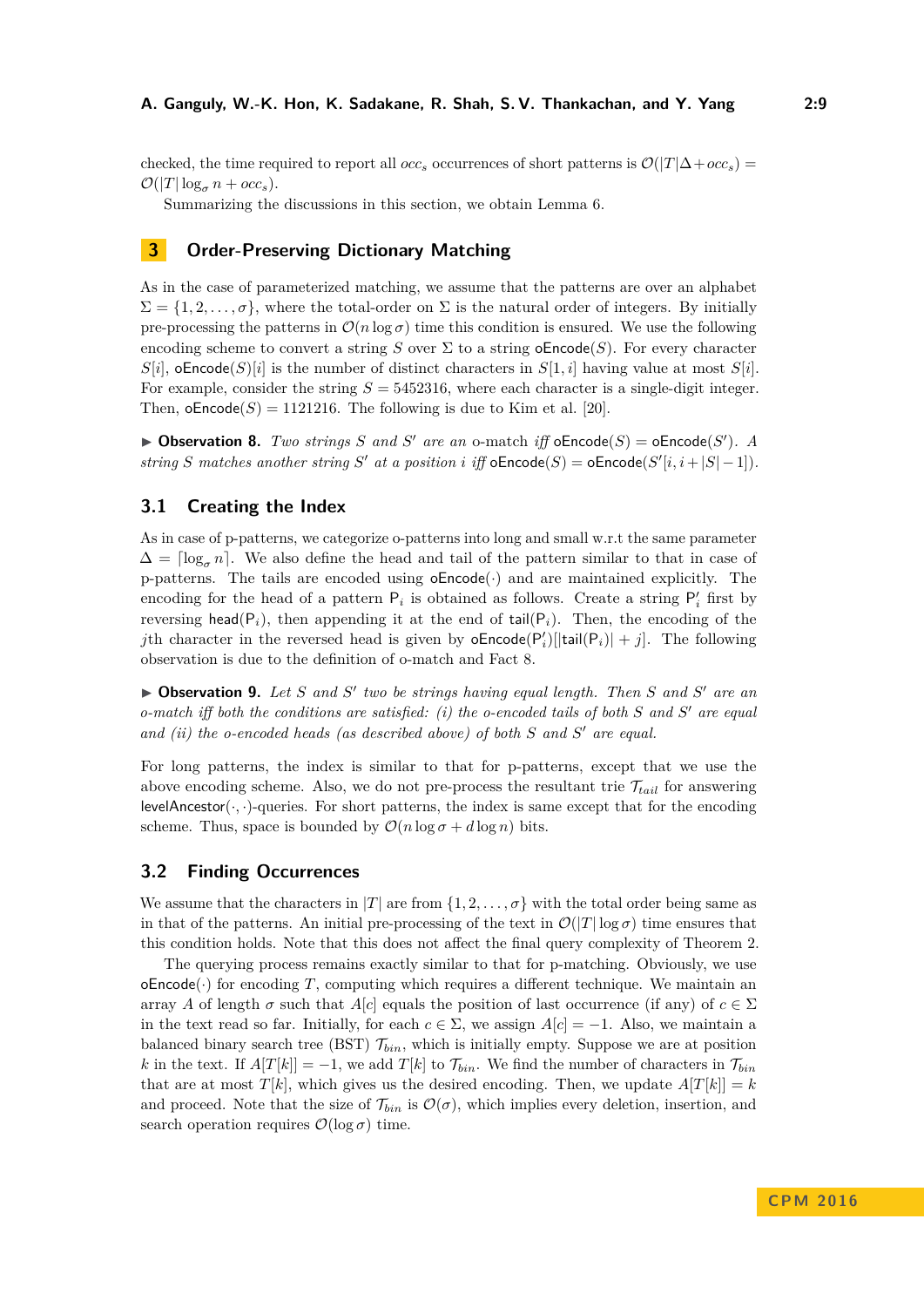#### **2:10 Compact Parameterized and Order-Preserving Dictionaries**

The difficulty comes when we follow a failure link or when we traverse a head-trie. We first discuss the case of a failure link in which we may have to remove several characters from  $\mathcal{T}_{bin}$ . Suppose, after following a failure link, we are trying to find an occurrence for position  $j'$ and we are processing characters of the text starting from  $j''$ . (See Section [2.3.2](#page-5-0) for detailed definitions of  $j'$  and  $j''$ .) Clearly, we have to remove those characters *c* from  $\mathcal{T}_{bin}$  for which  $A[c] \leq j'$ . The total number of such deletions is at most |*T*|, each requiring  $\mathcal{O}(\log \sigma)$  time yielding an amortized time complexity of  $\mathcal{O}(\log \sigma)$  per character. To find these characters efficiently, we maintain the characters  $c' \in \Sigma$  keyed by  $A[c']$  in another BST  $\mathcal{T}'_{bin}$ . Note that the size of  $\mathcal{T}'_{bin}$  is  $\mathcal{O}(\sigma)$ , which implies every insertion, update, and search operation requires  $\mathcal{O}(\log \sigma)$  time. Using  $\mathcal{T}'_{bin}$ , we can find the desired characters to be removed in  $\mathcal{O}(\log \sigma + output_k)$  time, where *output<sub>k</sub>* is the number of characters to be deleted from  $\mathcal{T}_{bin}$ when we follow the *k*<sup>th</sup> failure link. Note that  $\sum_{k} output_k \leq |T|$ . Therefore, maintaining  $\mathcal{T}'_{bin}$  and finding the desired characters to be removed on following a failure link have an amortized time complexity of  $\mathcal{O}(\log \sigma)$  per character.

Traversing a head-trie is achieved similarly. Suppose, we are considering the string *T*[*j, j'* − 1]. Then, we have to encode characters  $T[j-1], T[j-2], \ldots, T[j-\Delta+1]$  based on *T*[*j*, *j*<sup> $\prime$ </sup> − 1]. With the aid of  $\mathcal{T}'_{bin}$ , we maintain another BST that contains only the characters in the interval [*j, j'* − 1]. The desired encoding of each character can be obtained in  $\mathcal{O}(\log \sigma)$ amortized time.

Thus, the *j*th running of the algorithm requires  $\mathcal{O}(|T| \log \sigma + occ_j)$  time for long patterns. Reporting all *occ*<sub>*i*</sub> occurrences of long patterns requires  $\mathcal{O}(|T|\Delta \log \sigma + occ_{\ell}) = \mathcal{O}(|T| \log n +$  $\overline{occ}$ ) time. For short patterns, since we follow the same brute-force strategy, it is easy to see that time required to report all *occ<sub>s</sub>* occurrences is  $\mathcal{O}(|T| \log n + occ_s)$ .

This completes the proof of Theorem [2.](#page-2-1)

#### **References**

- <span id="page-9-3"></span>**1** Alfred V. Aho and Margaret J. Corasick. Efficient string matching: An aid to bibliographic search. *Commun. ACM*, 18(6):333–340, 1975. [doi:10.1145/360825.360855](http://dx.doi.org/10.1145/360825.360855).
- <span id="page-9-4"></span>**2** Amihood Amir, Martin Farach, and S. Muthukrishnan. Alphabet dependence in parameterized matching. *Inf. Process. Lett.*, 49(3):111–115, 1994. [doi:10.1016/0020-0190\(94\)](http://dx.doi.org/10.1016/0020-0190(94)90086-8) [90086-8](http://dx.doi.org/10.1016/0020-0190(94)90086-8).
- <span id="page-9-5"></span>**3** Brenda S. Baker. A theory of parameterized pattern matching: algorithms and applications. In *Proceedings of the Twenty-Fifth Annual ACM Symposium on Theory of Computing, May 16-18, 1993, San Diego, CA, USA*, pages 71–80, 1993. [doi:10.1145/167088.167115](http://dx.doi.org/10.1145/167088.167115).
- <span id="page-9-1"></span>**4** Djamal Belazzougui. Succinct dictionary matching with no slowdown. In *Combinatorial Pattern Matching, 21st Annual Symposium, CPM 2010, New York, NY, USA, June 21-23, 2010. Proceedings*, pages 88–100, 2010. [doi:10.1007/978-3-642-13509-5\\_9](http://dx.doi.org/10.1007/978-3-642-13509-5_9).
- <span id="page-9-0"></span>**5** Djamal Belazzougui and Gonzalo Navarro. Alphabet-independent compressed text indexing. *ACM Transactions on Algorithms*, 10(4):23:1–23:19, 2014. [doi:10.1145/2635816](http://dx.doi.org/10.1145/2635816).
- <span id="page-9-2"></span>**6** Sudip Biswas, Arnab Ganguly, Rahul Shah, and Sharma V. Thankachan. Forbidden extension queries. In *35th IARCS Annual Conference on Foundation of Software Technology and Theoretical Computer Science, FSTTCS 2015, December 16-18, 2015, Bangalore, India*, pages 320–335, 2015. [doi:10.4230/LIPIcs.FSTTCS.2015.320](http://dx.doi.org/10.4230/LIPIcs.FSTTCS.2015.320).
- <span id="page-9-6"></span>**7** Maxime Crochemore, Costas S. Iliopoulos, Tomasz Kociumaka, Marcin Kubica, Alessio Langiu, Solon P. Pissis, Jakub Radoszewski, Wojciech Rytter, and Tomasz Walen. Orderpreserving incomplete suffix trees and order-preserving indexes. In *String Processing and Information Retrieval – 20th International Symposium, SPIRE 2013, Jerusalem, Israel, October 7-9, 2013, Proceedings*, pages 84–95, 2013. [doi:10.1007/978-3-319-02432-5\\_13](http://dx.doi.org/10.1007/978-3-319-02432-5_13).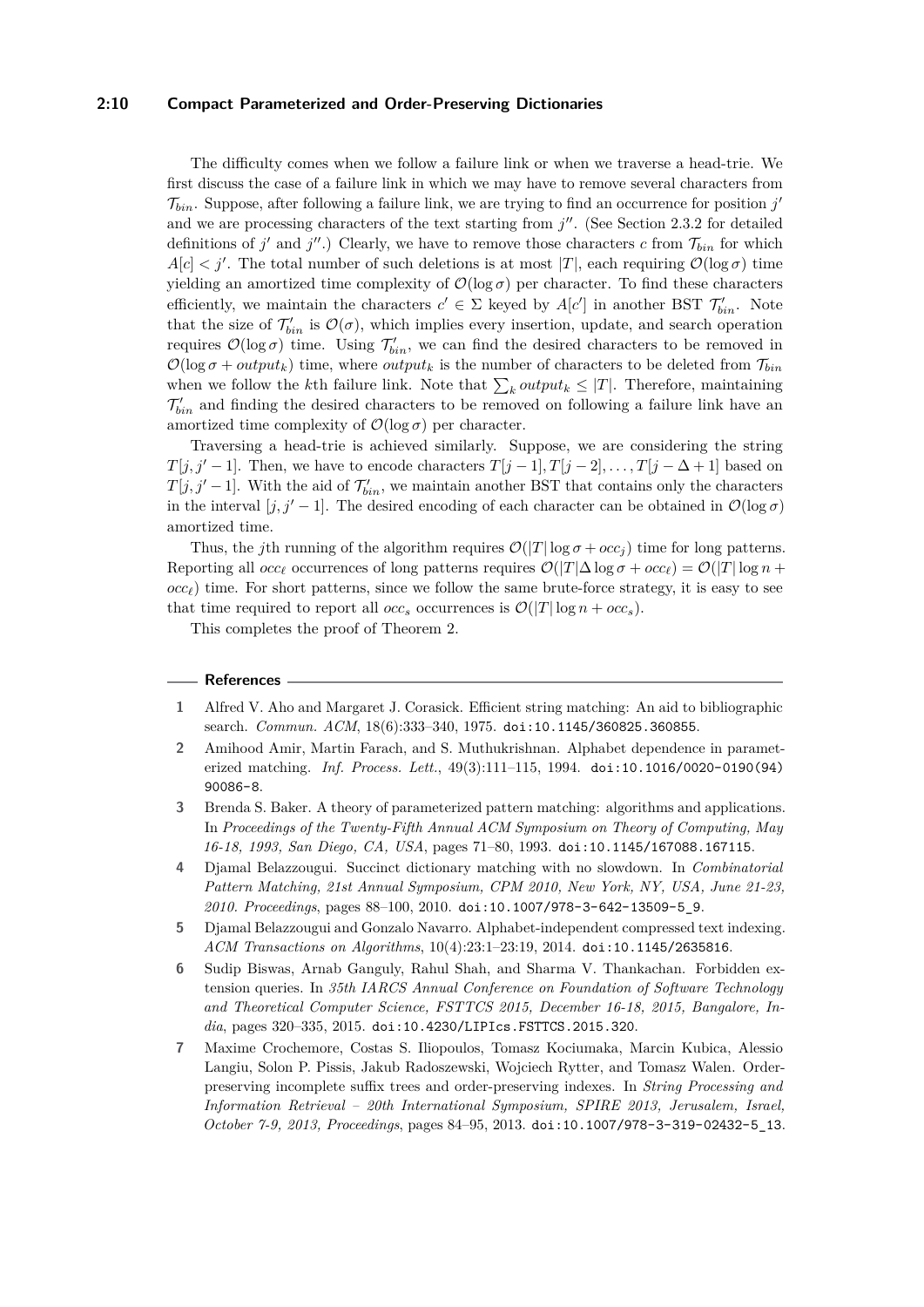- <span id="page-10-1"></span>**8** Paolo Ferragina and Giovanni Manzini. Opportunistic data structures with applications. In *41st Annual Symposium on Foundations of Computer Science, FOCS 2000, 12-14 November 2000, Redondo Beach, California, USA*, pages 390–398, 2000. [doi:10.1109/SFCS.2000.](http://dx.doi.org/10.1109/SFCS.2000.892127) [892127](http://dx.doi.org/10.1109/SFCS.2000.892127).
- <span id="page-10-2"></span>**9** Paolo Ferragina and Giovanni Manzini. Indexing compressed text. *J. ACM*, 52(4):552–581, 2005. [doi:10.1145/1082036.1082039](http://dx.doi.org/10.1145/1082036.1082039).
- <span id="page-10-3"></span>**10** Paolo Ferragina, Giovanni Manzini, Veli Mäkinen, and Gonzalo Navarro. An alphabetfriendly fm-index. In *String Processing and Information Retrieval, 11th International Conference, SPIRE 2004, Padova, Italy, October 5-8, 2004, Proceedings*, pages 150–160, 2004. [doi:10.1007/978-3-540-30213-1\\_23](http://dx.doi.org/10.1007/978-3-540-30213-1_23).
- <span id="page-10-4"></span>**11** Paolo Ferragina, Giovanni Manzini, Veli Mäkinen, and Gonzalo Navarro. Compressed representations of sequences and full-text indexes. *ACM Transactions on Algorithms*, 3(2), 2007. [doi:10.1145/1240233.1240243](http://dx.doi.org/10.1145/1240233.1240243).
- <span id="page-10-6"></span>**12** Arnab Ganguly, Rahul Shah, and Sharma V. Thankachan. Succinct non-overlapping indexing. In *Combinatorial Pattern Matching – 26th Annual Symposium, CPM 2015, Ischia Island, Italy, June 29 – July 1, 2015, Proceedings*, pages 185–195, 2015. [doi:](http://dx.doi.org/10.1007/978-3-319-19929-0_16) [10.1007/978-3-319-19929-0\\_16](http://dx.doi.org/10.1007/978-3-319-19929-0_16).
- <span id="page-10-5"></span>**13** Roberto Grossi, Ankur Gupta, and Jeffrey Scott Vitter. High-order entropy-compressed text indexes. In *Proceedings of the Fourteenth Annual ACM-SIAM Symposium on Discrete Algorithms, January 12-14, 2003, Baltimore, Maryland, USA.*, pages 841–850, 2003. URL: <http://dl.acm.org/citation.cfm?id=644108.644250>.
- <span id="page-10-0"></span>**14** Roberto Grossi and Jeffrey Scott Vitter. Compressed suffix arrays and suffix trees with applications to text indexing and string matching (extended abstract). In *Proceedings of the Thirty-Second Annual ACM Symposium on Theory of Computing, May 21-23, 2000, Portland, OR, USA*, pages 397–406, 2000. [doi:10.1145/335305.335351](http://dx.doi.org/10.1145/335305.335351).
- <span id="page-10-9"></span>**15** Carmit Hazay, Moshe Lewenstein, and Dina Sokol. Approximate parameterized matching. In *Algorithms – ESA 2004, 12th Annual European Symposium, Bergen, Norway, September 14-17, 2004, Proceedings*, pages 414–425, 2004. [doi:10.1007/978-3-540-30140-0\\_38](http://dx.doi.org/10.1007/978-3-540-30140-0_38).
- <span id="page-10-8"></span>**16** Wing-Kai Hon, Tak Wah Lam, Rahul Shah, Siu-Lung Tam, and Jeffrey Scott Vitter. Compressed index for dictionary matching. In *2008 Data Compression Conference (DCC 2008), 25-27 March 2008, Snowbird, UT, USA*, pages 23–32, 2008. [doi:10.1109/DCC.2008.62](http://dx.doi.org/10.1109/DCC.2008.62).
- <span id="page-10-7"></span>**17** Wing-Kai Hon, Rahul Shah, Sharma V. Thankachan, and Jeffrey Scott Vitter. Spaceefficient frameworks for top-*k* string retrieval. *J. ACM*, 61(2):9:1–9:36, 2014. [doi:10.](http://dx.doi.org/10.1145/2590774) [1145/2590774](http://dx.doi.org/10.1145/2590774).
- <span id="page-10-10"></span>**18** Ramana M. Idury and Alejandro A. Schäffer. Multiple matching of parameterized patterns. In *Combinatorial Pattern Matching, 5th Annual Symposium, CPM 94, Asilomar, California, USA, June 5-8, 1994, Proceedings*, pages 226–239, 1994. [doi:10.1007/](http://dx.doi.org/10.1007/3-540-58094-8_20) [3-540-58094-8\\_20](http://dx.doi.org/10.1007/3-540-58094-8_20).
- <span id="page-10-11"></span>**19** Markus Jalsenius, Benny Porat, and Benjamin Sach. Parameterized matching in the streaming model. In *30th International Symposium on Theoretical Aspects of Computer Science, STACS 2013, February 27 – March 2, 2013, Kiel, Germany*, pages 400–411, 2013. [doi:10.4230/LIPIcs.STACS.2013.400](http://dx.doi.org/10.4230/LIPIcs.STACS.2013.400).
- <span id="page-10-13"></span>**20** Jinil Kim, Peter Eades, Rudolf Fleischer, Seok-Hee Hong, Costas S. Iliopoulos, Kunsoo Park, Simon J. Puglisi, and Takeshi Tokuyama. Order-preserving matching. *Theor. Comput. Sci.*, 525:68–79, 2014. [doi:10.1016/j.tcs.2013.10.006](http://dx.doi.org/10.1016/j.tcs.2013.10.006).
- <span id="page-10-12"></span>**21** S. Rao Kosaraju. Faster algorithms for the construction of parameterized suffix trees (preliminary version). In *36th Annual Symposium on Foundations of Computer Science, Milwaukee, Wisconsin, 23-25 October 1995*, pages 631–637, 1995. [doi:10.1109/SFCS.1995.](http://dx.doi.org/10.1109/SFCS.1995.492664) [492664](http://dx.doi.org/10.1109/SFCS.1995.492664).